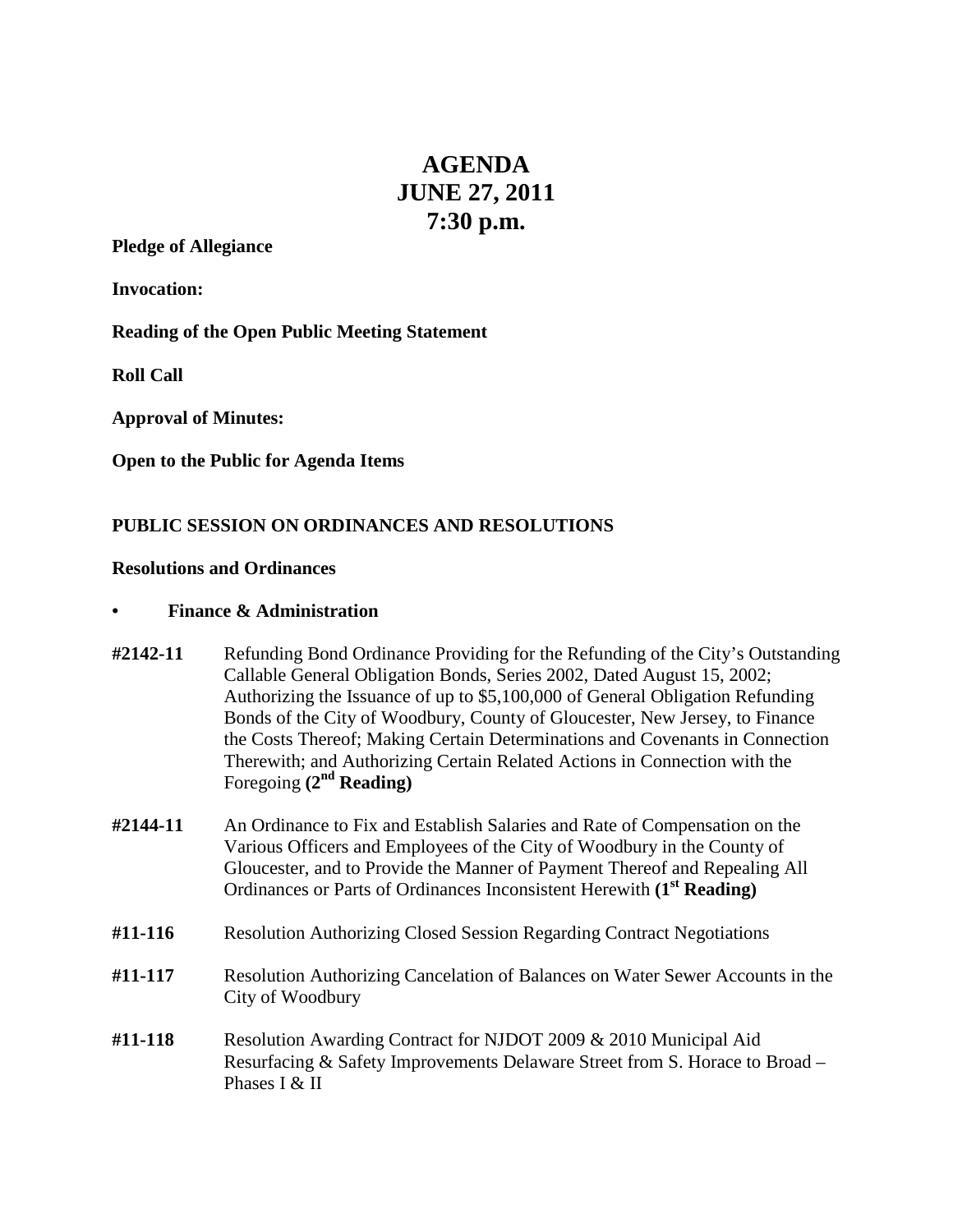**#11-119** Resolution Authorizing Change Order No. 3 to Delaware Street (So. Warner to Broad Street – Rt. 45) Sanitary Sewer Lateral Replacement Emergency Repairs **Vouchers**

# **• Public Safety**

- **#2145-11** Ordinance of the City of Woodbury Amending the Code of the City of Woodbury Section 190-34, Schedule IV to Provide 15 Minute Parking on the Side of Street from Walnut Street to Packer Street **(1st Reading)**
- **#11-114** Resolution Approving Police Captain Contract Memorandum of Agreement
- **#11-115** Resolution Approving Police Lieutenant Contract Memorandum of Agreement

# **• Public Works/Utilities**

- **#2140-11** Ordinance of the City of Woodbury Regarding Refuse Containers / Dumpsters **(2nd Reading)**
- **#2141-11** Ordinance of the City of Woodbury Regarding Private Storm Drain Inlet Retrofitting Ordinance **(2nd Reading)**

## • **Economic Development**

**11-121** Resolution Supporting Fund Raising Through Woodbury Old City Restoration for a Train Station Clock

## **• Personnel**

- **#2143-11** Ordinance Creating the Position of Economic Development Director **(2nd Reading)**
- **#11-105** Resolution Appointing Roy A. Duffield as Woodbury City Municipal Clerk
- **#11-112** Resolution Confirming Appointment of Administrator for the City of Woodbury
- **#11-120** Resolution Appointing Economic Development Director
- **• Environmental**
- **• Community Development**
- **• Green Acres Program**